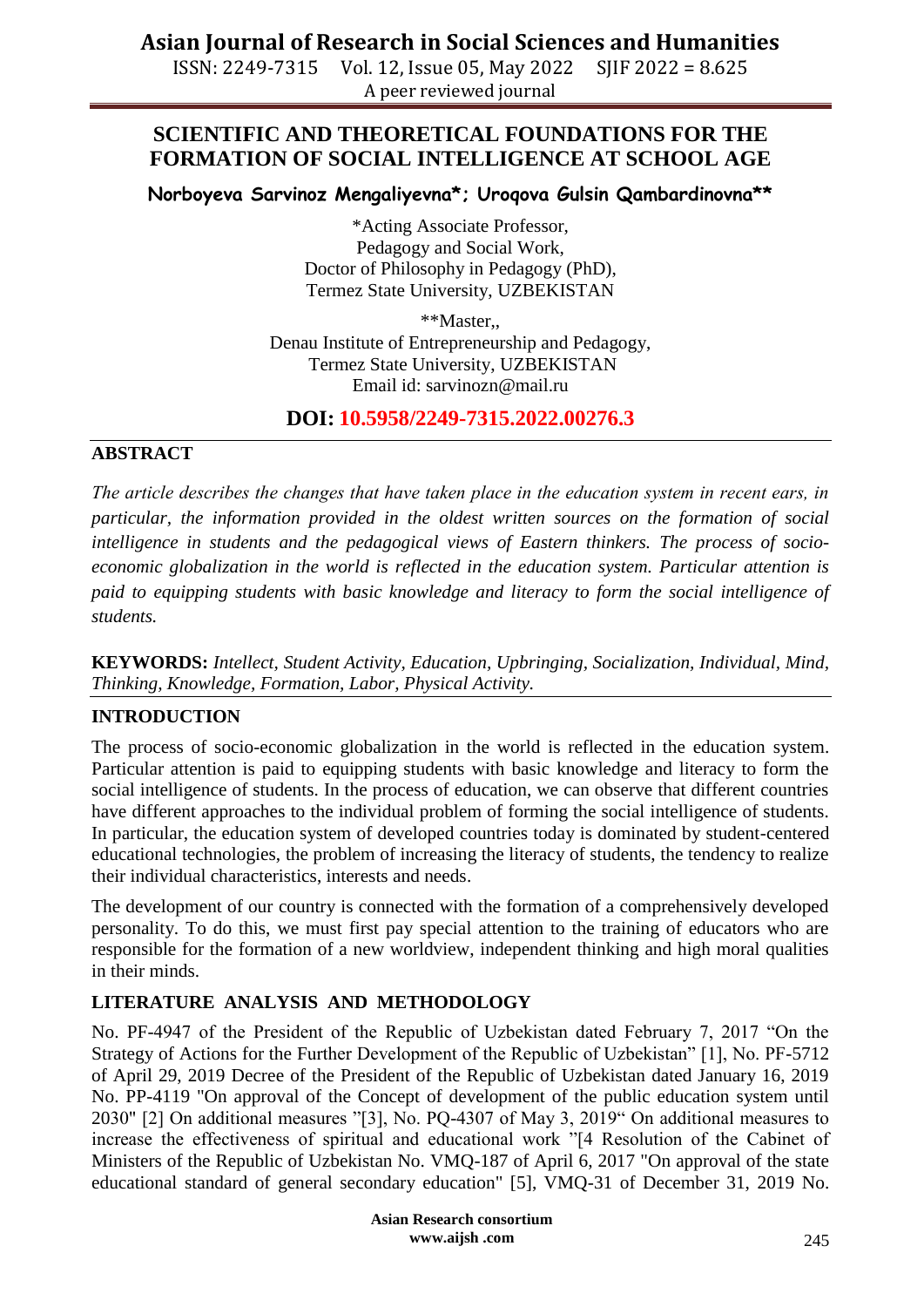ISSN: 2249-7315 Vol. 12, Issue 05, May 2022 SJIF 2022 = 8.625 A peer reviewed journal

1059 "On approval of the concept of continuous spiritual education and measures for its implementation" [6], 2020 VMQ-781 of December 14, 2006 "On approval of the National Program for the development and support of reading culture in 2020-2025" [7], as well as other relevant legal acts to a certain extent in the performance of tasks.

#### **DISCUSSION**

Man lives in the process of social relations. The social relations established in a social society, their content, ideas and directions have little effect on the social formation of the individual. An individual's activity, his activity, his vital approach to social existence, the level and quality of participation in the process of social relations, in turn, make an important contribution to the determination and improvement of the content of social relations.

Therefore, the social environment of the individual is not a weak product of social relations. As a social being, man can never live apart from social existence, social relations. Man's knowledge, life experience, worldview are the result of the influence of the social environment in which he lives and social relations. In the heart of society, human emotions are formed, strengthened and enriched. Therefore, the issue of transforming the individual into an active participant in social relations in the process of human development has for many years attracted the attention of mature intellectuals of the people. Thus, in our oldest written sources, including the sacred book of Zoroastrianism "Avesto", the main sign of personal perfection is interpreted as practical activity, ie labor. In the play, which is considered to be the cause of all calamities, there is the idea that "human labor can save us from all evils and evils" [8].

 The holy book of Islam, the Holy Qur'an and the Hadith, also focuses on the activities of the individual and his organization. Types of social activities - education, work, organization of active movement - are the main ideas of Islamic teaching. In particular, "It is obligatory to seek knowledge from the Taliban. The Taliban apologizes to science for everything, even the fish in the sea. To tell it to an incompetent person is to waste it. " The importance of social behavior and activity is perfectly explained in hadiths such as "Allah loves the one who sneezes, and the one who yawns is bad."

Muhammad Musa al-Khwarizmi, Abu Nasr Farobi, Abu Rayhan Beruni, Abu Ali ibn Sino, Mahmud Kashgari, Yusuf Khas Hajib, Kaykovus, Umar Khayyam, among our Eastern thinkers, studied the formation of social intelligence in students. personal observations and use of knowledge by students in the study and organization of educational activities, the inability of man to achieve maturity alone, the importance of aspiration and interest in the acquisition of knowledge, the ability of the human mind to get rid of evil, It is emphasized that the movement is a means of understanding the identity of the individual, and on the basis of the socialization of the individual it is important to organize a variety of activities (including education, work and physical activity).

In the works of representatives of the Jadid school - Munavvar Qori Abdurashidov, Mahmudhoja Behbudi, Abdulla Avloni, Abdurauf Fitrat, Ismatulla Rakhmatullayev and others, the central idea is to inspire people, especially talented young people, to understand social problems and solve them. Emphasizing the importance of social education. Abdurauf Fitrat states the following. "Not only the family but also the whole society is responsible for the upbringing of children.

 Based on the views of Eastern thinkers on the formation of social intelligence in students, as well as research on the formation of social activities of students, we can make the following recommendations and conclusions.

to study the scientific and pedagogical bases of the formation of social intelligence in students through the study of pedagogical works of Eastern thinkers;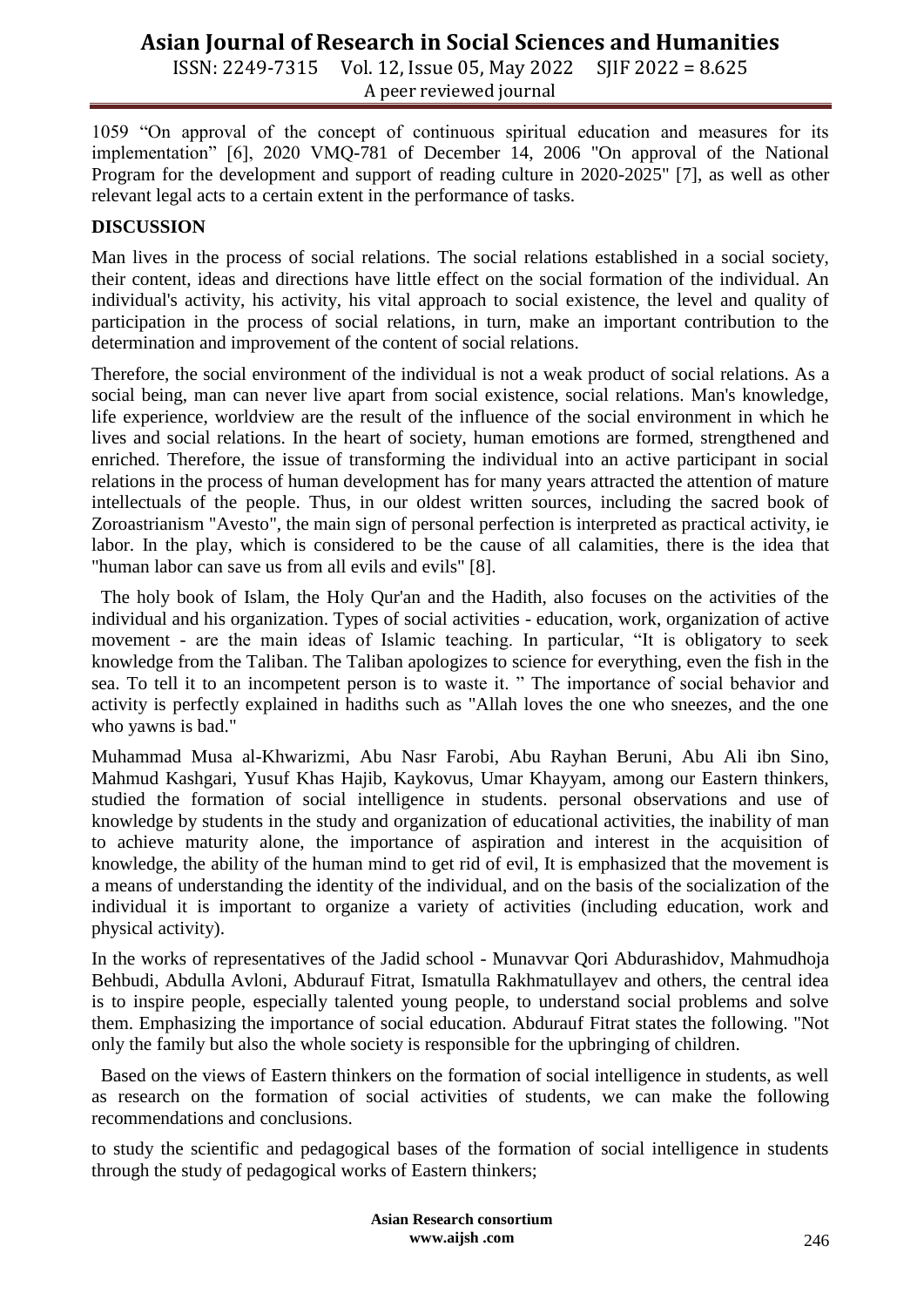ISSN: 2249-7315 Vol. 12, Issue 05, May 2022 SJIF 2022 = 8.625 A peer reviewed journal

development of methods for the formation of social intelligence in students - young people;

student - to identify the factors that shape the social intelligence in young people.

Based on the above recommendations, we conclude the following:

The formation of social intelligence in students - young people, depends on the level of participation in the process of social relations, determines the attitude of the individual to the social being.

The formation of the social intelligence of students, the overall development of each student and the social development of society are important as an integral pedagogical process.

Substantiation of the essence of the formation of social intelligence of students - youth, the development of its methodology is an important task for today's system of pedagogical sciences.

#### **CLEAR CONCLUSIONS AND PRACTICAL SUGGESTIONS**

From the above, it is clear that the formation of the social intelligence of students as a product of social relations is manifested in this process. It is also reflected in the attitude of the individual to the changes taking place in society in relation to the events taking place in the international arena.

Taking them as a theoretical basis, we interpreted the concept of "formation of social intelligence in students" as follows:

The student is an indicator of the formation of social-intellectual activity in young people, which is characterized by the fact that their relationship to the social being has a rational basis.

The formation of social intelligence in students is determined in the process of organizing education that activates social relations between them.

Through the organization of pedagogical activities aimed at the formation of social intelligence in students through the knowledge, skills and abilities imparted to them, they acquire the knowledge that shapes social intelligence.

### **LIST OF REFERENCES:**

- **1.** O"zbekiston Respublikasi Prezidentining 2017 yil 7 fevraldagi "O"zbekiston Respublikasini yanada rivojlantirish bo"yicha Harakatlar strategiyasi to"g"risida"gi 4947-son Farmoni. // O"zbekiston Respublikasi qonun hujjatlari to"plami, 6-son. 70-modda.
- **2.** O"zbekiston Respublikasi Prezidentining 2019 yil 29 apreldagi "O"zbekiston Respublikasi Xalq ta"limi tizimini 2030 yilgacha rivojlantirish konsepsiyasini tasdiqlash to"g"risidagi PF – 5712- sonli Farmoni. QHMMB: 0619/5712/3034-con, 29 04.2019 y.
- **3.** O"zbekiston Respublikasi Prezidentining 2019 yil 16 yanvardagi "Ta"lim sifatini nazorat qilish tizimini takomillashtirish bo"yicha qo"shimcha chora-tadbirlar to"g"risida"gi PQ-4119-sonli qarori.
- **4.** O"zbekiston Respublikasi Prezidentining 2019 yil 3 maydagi "Ma"naviy-ma"rifiy ishlar samaradorligini oshirish bo'yicha qo'shimcha chora-tadbirlari to'g'risida"gi PQ 4307-sonli qarori.
- **5.** O"zbekiston Respublikasi Vazirlar Mahkamasining 2017 yil 6 apreldagi "Umumiy o"rta ta'limning davlat ta'lim standartini tasdiqlash to'g'risida"gi VMQ-187-son qarori.
- **6.** O"zbekiston Respublikasi Vazirlar Mahkamasining 2019 yil 31 dekabrdagi "Uzluksiz ma"naviy tarbiya konsepsiyasini tasdiqlash va uni amalga oshirish chora-tadbirlari to"g"risida"gi 1059-son Qarori 1-ilovasi. // Qonun hujjatlari ma"lumotlari milliy bazasi, 03.01.2020 y., 09/20/1059/4265-son.